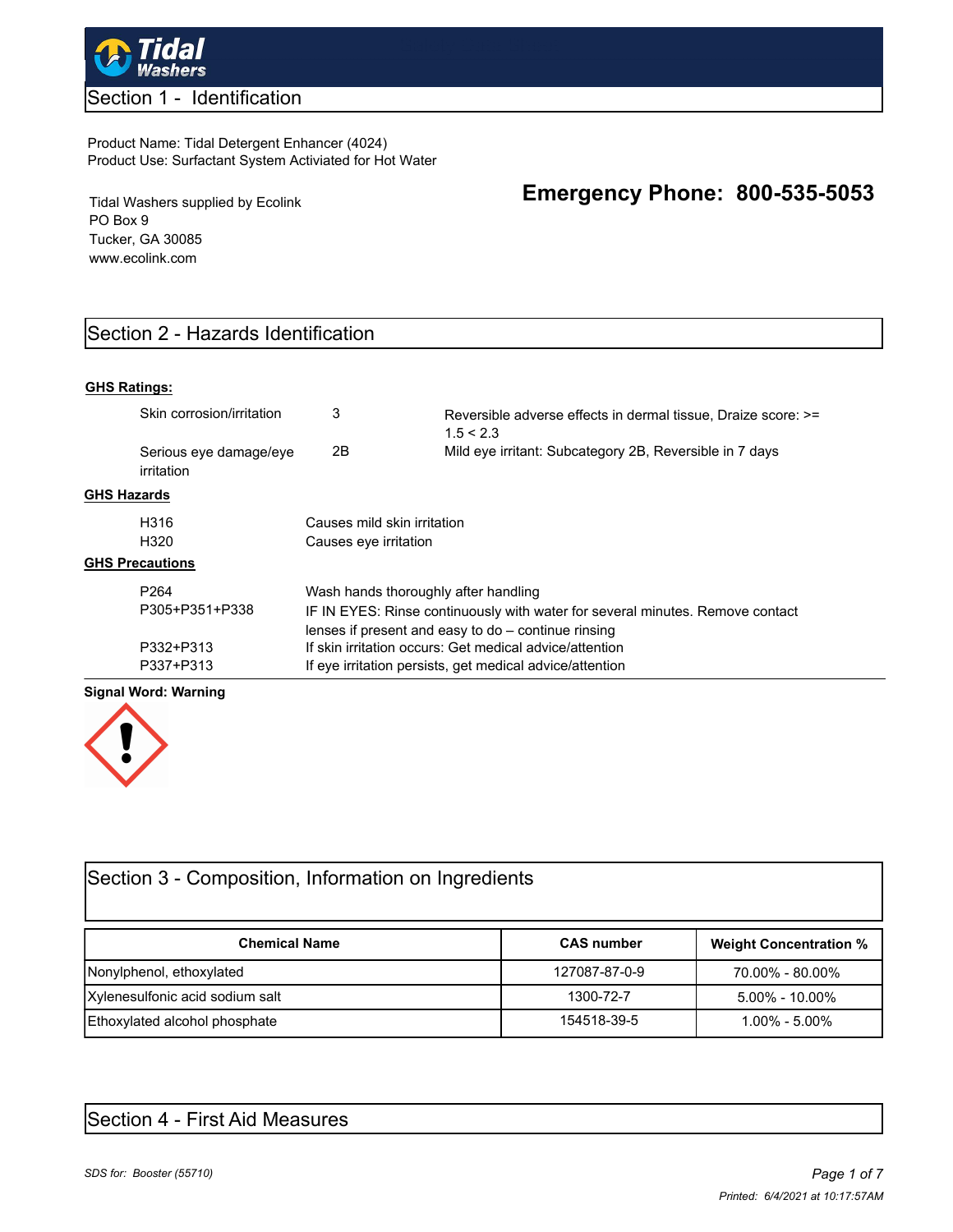#### **INHALED**

- · If fumes, aerosols or combustion products are inhaled remove from contaminated area.
- · Other measures are usually unnecessary.
- **EYE CONTACT** If this product comes in contact with the eyes:
	- Wash out immediately with fresh running water.
	- · Ensure complete irrigation of the eye by keeping eyelids apart and away from eye and moving the eyelids by occasionally lifting the upper and lower lids.
	- Seek medical attention without delay; if pain persists or recurs seek medical attention.
	- Removal of contact lenses after an eye injury should only be undertaken by skilled personnel.

**SKIN - If skin contact occurs:** 

- Immediately remove all contaminated clothing, including footwear.
- · Flush skin and hair with running water (and soap if available).
- Seek medical attention in event of irritation.

#### **IF SWALLOWED:**

- · If swallowed do NOT induce vomiting.
- If vomiting occurs, lean patient forward or place on left side (head-down position, if possible) to maintain open airway and prevent aspiration.
- · Observe the patient carefully.
- Never give liquid to a person showing signs of being sleepy or with reduced awareness; i.e. becoming unconscious.
- Give water to rinse out mouth, then provide liquid slowly and as much as casualty can comfortably drink.
- Seek medical advice.

#### **NOTES TO PHYSICIAN:** Treat symptomatically

| Section 5 - Fire Fighting Measures |  |  |  |  |  |
|------------------------------------|--|--|--|--|--|
|------------------------------------|--|--|--|--|--|

Flash Point: N/A LEL: UEL:

#### **EXTINGUISHING MEDIA:**

- There is no restriction on the type of extinguisher which may be used.
- Use extinguishing media suitable for surrounding area.

#### **FIRE FIGHTING**

- · Alert Fire Department and tell them location and nature of hazard.
- · Wear breathing apparatus plus protective gloves in the event of a fire .
- Prevent, by any means available, spillage from entering drains or water courses.
- Use fire fighting procedures suitable for surrounding area.
- DO NOT approach containers suspected to be hot.
- Cool fire exposed containers with water spray from a protected location.
- If safe to do so, remove containers from path of fire.

Equipment should be thoroughly decontaminated after use.

# Section 6 - Accidental Release Measures

#### **MINOR SPILLS**

- · Clean up all spills immediately.
- Avoid breathing vapors and contact with skin and eyes.
- Control personal contact with the substance, by using protective equipment.
- · Contain and absorb spill with sand, earth, inert material or vermiculite.
- · Wipe up.
- Place in a suitable, labeled container for waste disposal.

## **MAJOR SPILLS**

Moderate hazard.

- · Clear area of personnel and move upwind.
- Alert Fire Department and tell them location and nature of hazard.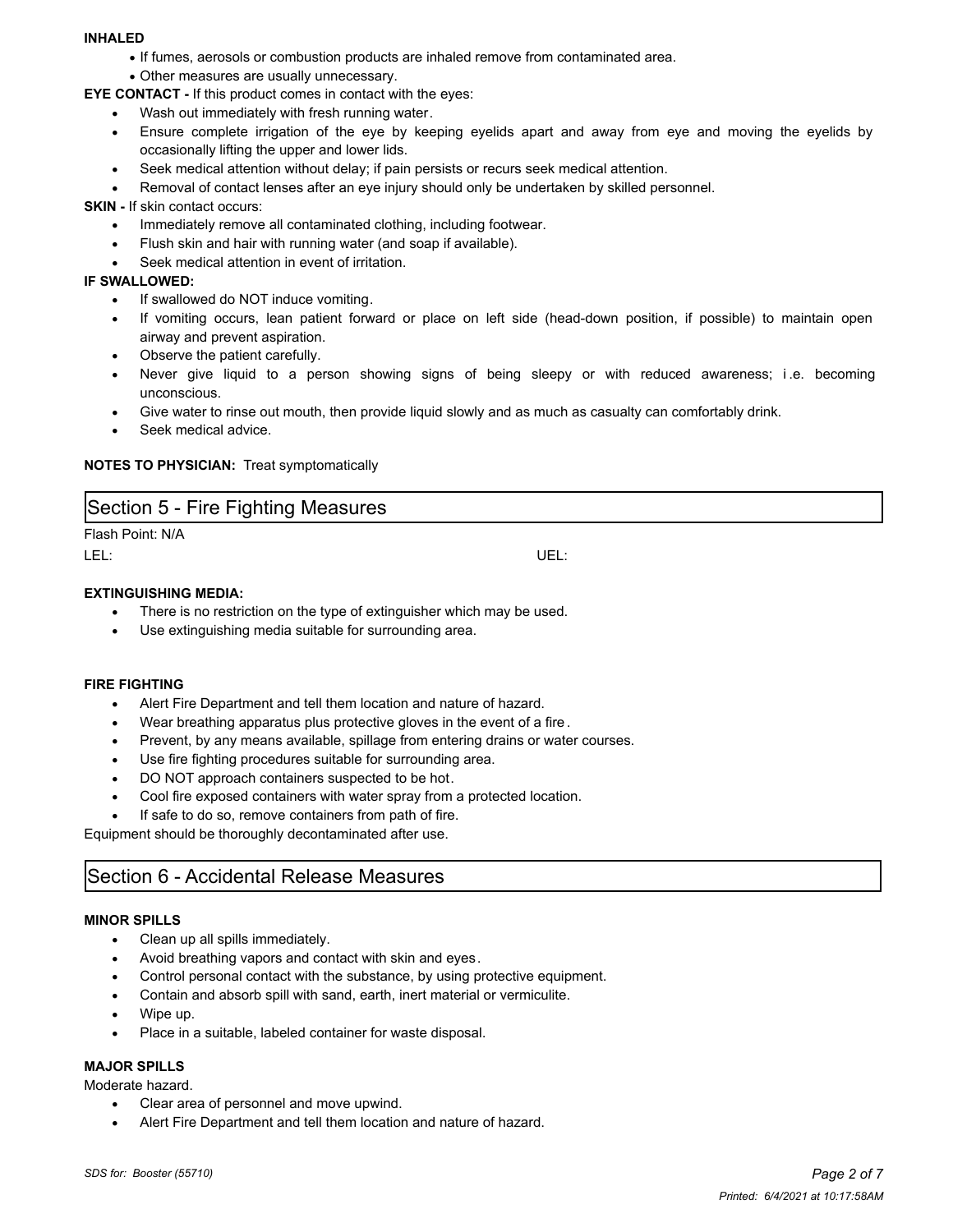- Wear breathing apparatus plus protective gloves.
- Prevent, by any means available, spillage from entering drains or water course.
- Stop leak if safe to do so.
- Contain spill with sand, earth or vermiculite.
- Collect recoverable product into labeled containers for recycling.
- Neutralize/decontaminate residue (see Section 13 for specific agent).
- Collect solid residues and seal in labeled drums for disposal.
- Wash area and prevent runoff into drains.
- After clean up operations, decontaminate and launder all protective clothing and equipment before storing and re-using.

If contamination of drains or waterways occurs, advise emergency services.

# Section 7 - Handling & Storage

## **PROCEDURE FOR HANDLING**

- Avoid all personal contact, including inhalation.
- Wear protective clothing when risk of exposure occurs.
- Use in a well-ventilated area.
- Avoid contact with moisture.
- Avoid contact with incompatible materials.
- When handling, DO NOT eat, drink or smoke.
- Keep containers securely sealed when not in use.
- Avoid physical damage to containers.
- Always wash hands with soap and water after handling.
- · Work clothes should be laundered separately. Launder contaminated clothing before re-use.
- Use good occupational work practice.
- · Observe manufacturer's storage and handling recommendations contained within this MSDS.
- Atmosphere should be regularly checked against established exposure standards to ensure safe working conditions are maintained.
- DO NOT allow clothing wet with material to stay in contact with skin

#### **SUITABLE CONTAINER**

- Polyethylene or polypropylene container.
- Packing as recommended by manufacturer.
- Check all containers are clearly labeled and free from leaks.

**STORAGE INCOMPATIBILITY:** None known.

### **STORAGE REQUIREMENTS**

- · Store in original containers.
- Keep containers securely sealed.
- Store in a cool, dry, well-ventilated area.
- Store away from incompatible materials and foodstuff containers.
- · Protect containers against physical damage and check regularly for leaks.
- · Observe manufacturer's storage and handling recommendations contained within this MSDS.

| pootion o Exposure controller credituri retouten  |                             |                              |                              |  |
|---------------------------------------------------|-----------------------------|------------------------------|------------------------------|--|
| <b>Chemical Name / CAS No.</b>                    | <b>OSHA Exposure Limits</b> | <b>ACGIH Exposure Limits</b> | <b>Other Exposure Limits</b> |  |
| Nonylphenol, ethoxylated<br>127087-87-0-9         | Not Established             | Not Established              | Not Established              |  |
| Xylenesulfonic acid sodium<br>l salt<br>1300-72-7 | Not Established             | Not Established              | Not Established              |  |
| Ethoxylated alcohol<br>phosphate<br>154518-39-5   | Not Established             | Not Established              | Not Established              |  |

# Section 8 - Exposure Controls/Personal Protection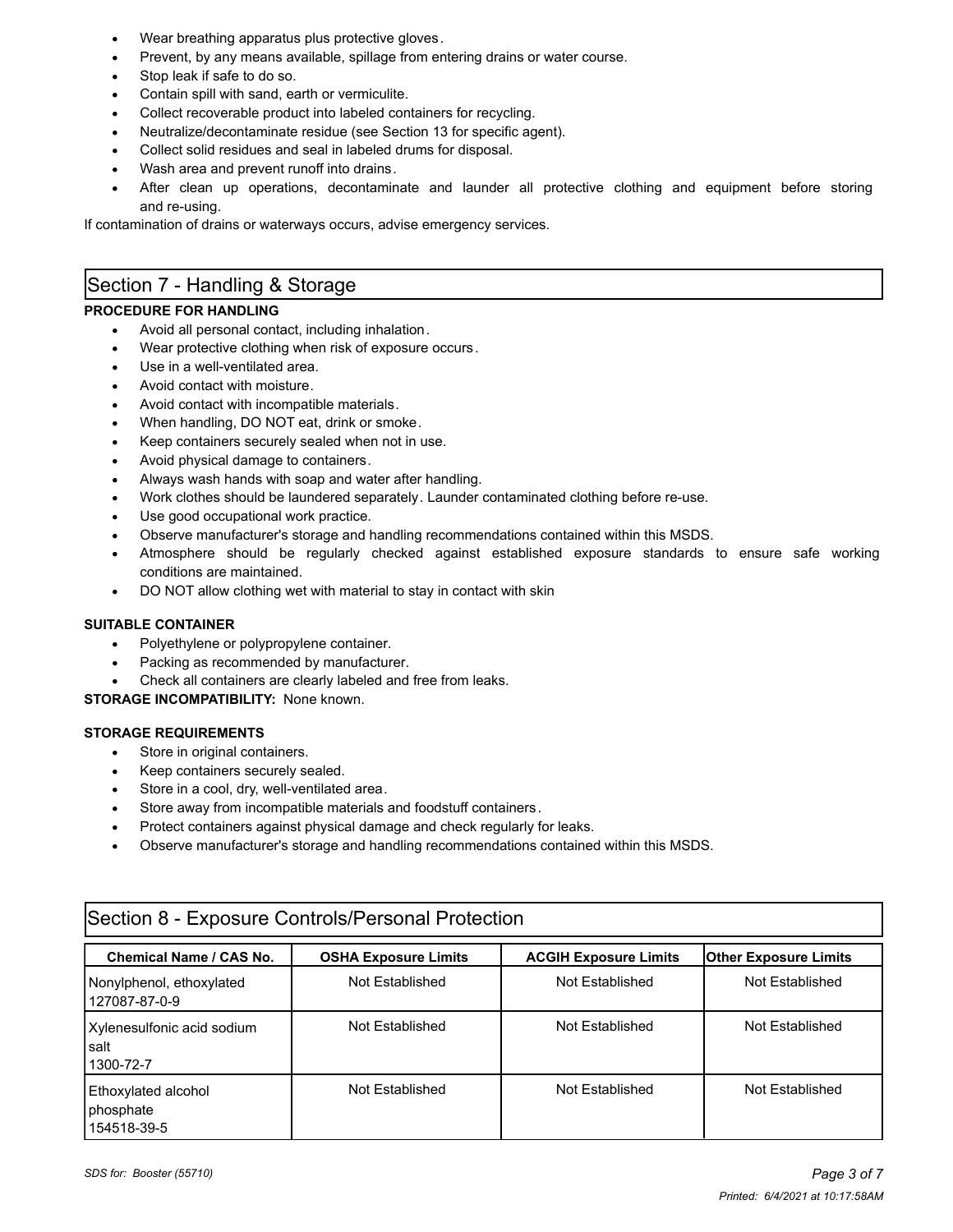#### **ENGINEERING CONTROLS**

Engineering controls are used to remove a hazard or place a barrier between the worker and the hazard. Welldesigned engineering controls can be highly effective in protecting workers and will typically be independent of worker interactions to provide this high level of protection.

The basic types of engineering controls are:

Process controls which involve changing the way a job activity or process is done to reduce the risk. Enclosure and/or isolation of emission source which keeps a selected hazard "physically" away from the worker and ventilation that strategically "adds" and "removes" air in the work environment. Ventilation can remove or dilute an air contaminant if designed properly. The design of a ventilation system must match the particular process and chemical or contaminant in use.

Employers may need to use multiple types of controls to prevent employee overexposure.

General exhaust is adequate under normal operating conditions. Local exhaust ventilation may be required in specific circumstances. If risk of overexposure exists, wear approved respirator. Correct fit is essential to obtain adequate protection. Provide adequate ventilation in warehouse or closed storage areas.

#### **RESPIRATOR**

The local concentration of material, quantity and conditions of use determine the type of personal protective equipment required.

For further information consultor your Occupational Health and Safety Advisor.

#### **EYE**

- Safety glasses with side shields.
- Chemical goggles.
- Contact lenses may pose a special hazard; soft contact lenses may absorb and concentrate irritants. A written policy document, describing the wearing of lens or restrictions on use, should be created for each workplace or task. This should include a review of lens absorption and adsorption for the class of chemicals in use and an account of injury experience. Medical and first-aid personnel should be trained in their removal and suitable equipment should be readily available. In the event of chemical exposure, begin eye irrigation immediately and remove contact lens as soon as practicable. Lens should be removed at the first signs of eye redness or irritation - lens should be removed in a clean environment only after workers have washed hands thoroughly. [CDC NIOSH Current Intelligence Bulletin 59], [AS/NZS 1336 or national equivalent]

#### **HANDS/FEET**

- Wear chemical protective gloves, e.g. PVC.
- Wear safety footwear or safety gumboots, e.g. Rubber

The selection of the suitable gloves does not only depend on the material, but also on further marks of quality which vary from manufacturer to manufacturer. Where the chemical is a preparation of several substances, the resistance of the glove material cannot be calculated in advance and has therefore to be checked prior to the application.

The exact break through time for substances has to be obtained from the manufacturer of the protective gloves and has to be observed when making a final choice.

Suitability and durability of glove type is dependent on usage. Important factors in the selection of gloves include:

- frequency and duration of contact,
- chemical resistance of glove material,
- glove thickness and
- dexterity

Select gloves tested to a relevant standard (e.g. Europe EN 374, US F739, AS/NZS 2161.1 or national equivalent).

- When prolonged or frequently repeated contact may occur, a glove with a protection class of 5 or higher (breakthrough time greater than 240 minutes according to EN 374, AS/NZS 2161.10.1 or national equivalent) is recommended.
- When only brief contact is expected, a glove with a protection class of 3 or higher (breakthrough time greater than 60 minutes according to EN 374, AS/NZS 2161.10.1 or national equivalent) is recommended.
- Contaminated gloves should be replaced.

Gloves must only be worn on clean hands. After using gloves, hands should be washed and dried thoroughly .

Application of a non-perfumed moisturizer is recommended.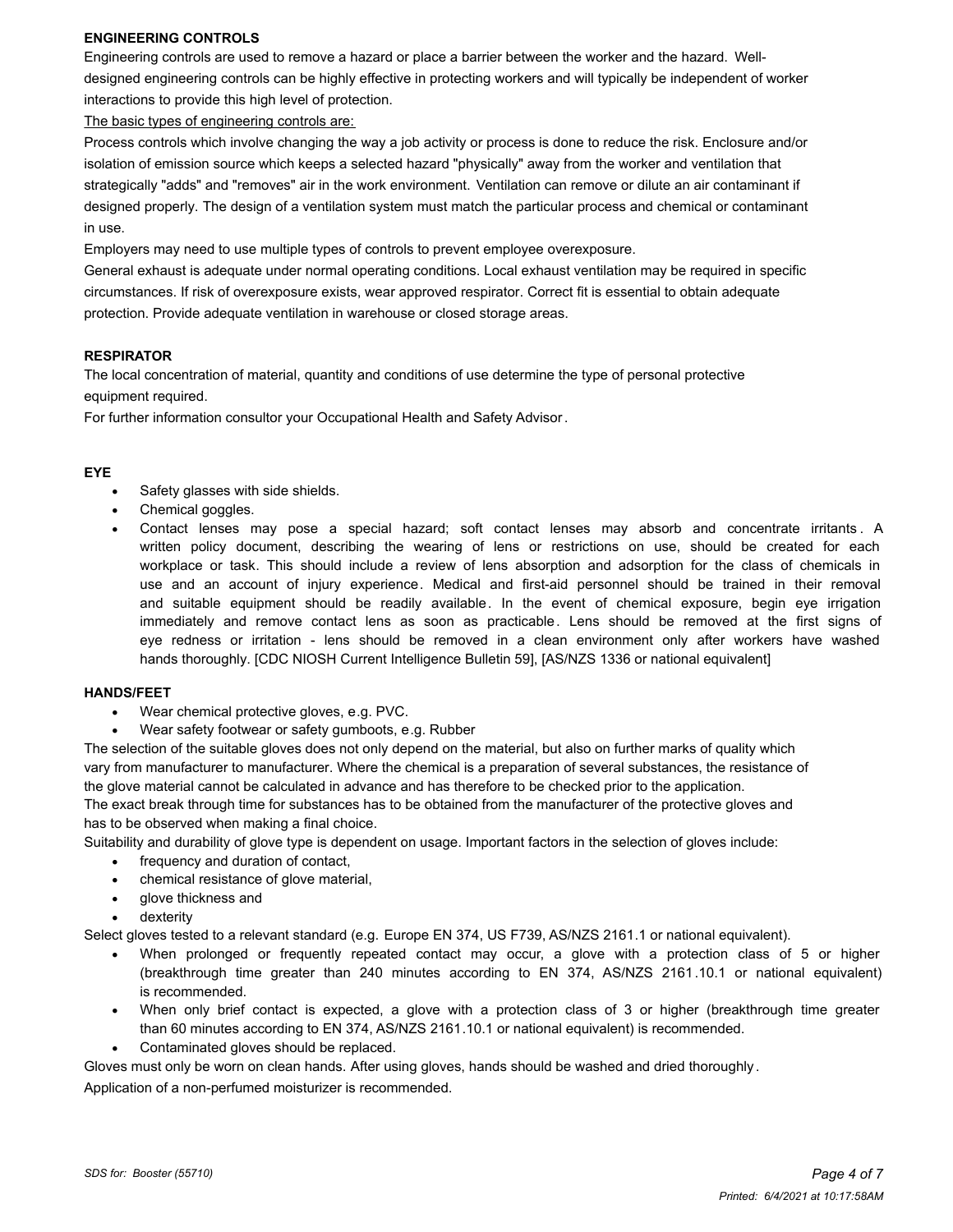# Section 9 - Physical & Chemical Properties

**Appearance** Clear Liquid **and Clear 1 pH** 2 - 4

**Color** Lt. Straw **Specific Gravity** 1.0919

# Section 10 - Stability & Reactivity

### **CONDITIONS CONTRIBUTING TO INSTABILITY**

- · Presence of incompatible materials.
- Product is considered stable.
- · Hazardous polymerization will not occur.

#### **STABLE**

#### **Incompatibilities:**

Avoid contact with oxidizing agents (e.g. nitric acid, peroxides and chromates). Inorganic acids and bases.

#### None Known

#### **Decomposition:**

Carbon Monoxide and other toxic vapors None Known Hazardous polymerization will not occur.

## Section 11 - Toxicological Information

#### **Mixture Toxicity**

Oral Toxicity LD50: 4,073mg/kg Dermal Toxicity LD50: 3,446mg/kg

#### **POTENTIAL HEALTH EFFECTS**

#### **ACUTE HEALTH EFFECTS**

**SWALLOWED:** Accidental ingestion of the material may be damaging to the health of the individual.

**EYE:** Limited evidence exists, or practical experience suggests, that the material may cause eye irritation in a substantial number of individuals and/or is expected to produce significant ocular lesions which are present twenty-four hours or more after instillation into the eye(s) of experimental animals . Repeated or prolonged eye contact may cause inflammation characterized

**SKIN:** Skin contact is not thought to have harmful health effects (as classified under EC Directives); the material may still produce health damage following entry through wounds, lesions or abrasions .. Limited evidence exists, or practical experience predicts, that the material either produces inflammation of the skin in a substantial number of individuals following direct contact, and/or produces significant inflammation when applied to the healthy intact skin of animals, for up to four hours, such inflammation being present twenty-four hours or more after the end of the exposure period. Skin irritation may also be present after prolonged or repeated exposure; this may result in a form of contact dermatitis (nonallergic). The dermatitis is often characterised by skin redness (erythema) and swelling (oedema) which may progress to blistering (vesiculation), scaling and thickening of the epidermis . At the microscopic level there may be intercellular oedema of the spongy layer of the skin (spongiosis) and intracellular oedema of the epidermis . Open cuts, abraded or irritated skin should not be exposed to this material. Entry into the blood-stream through, for example, cuts, abrasions, puncture wounds or lesions, may produce systemic injury with harmful effects . Examine the skin prior to the use of the material and ensure that any external damage is suitably protected.

**INHALED:** The material is not thought to produce either adverse health effects or irritation of the respiratory tract following inhalation (as classified by EC Directives using animal models). Nevertheless, adverse systemic effects have been produced following exposure of animals by at least one other route and good hygiene practice requires that exposure be kept to a minimum and that suitable control measures be used in an occupational setting.

**CHRONIC HEALTH EFFECTS:** Long-term exposure to the product is not thought to produce chronic effects adverse to health (as classified by EC Directives using animal models); nevertheless exposure by all routes should be minimized as a matter of course.

**TOXICITY AND IRRITATION**: Not available. Refer to individual constituents.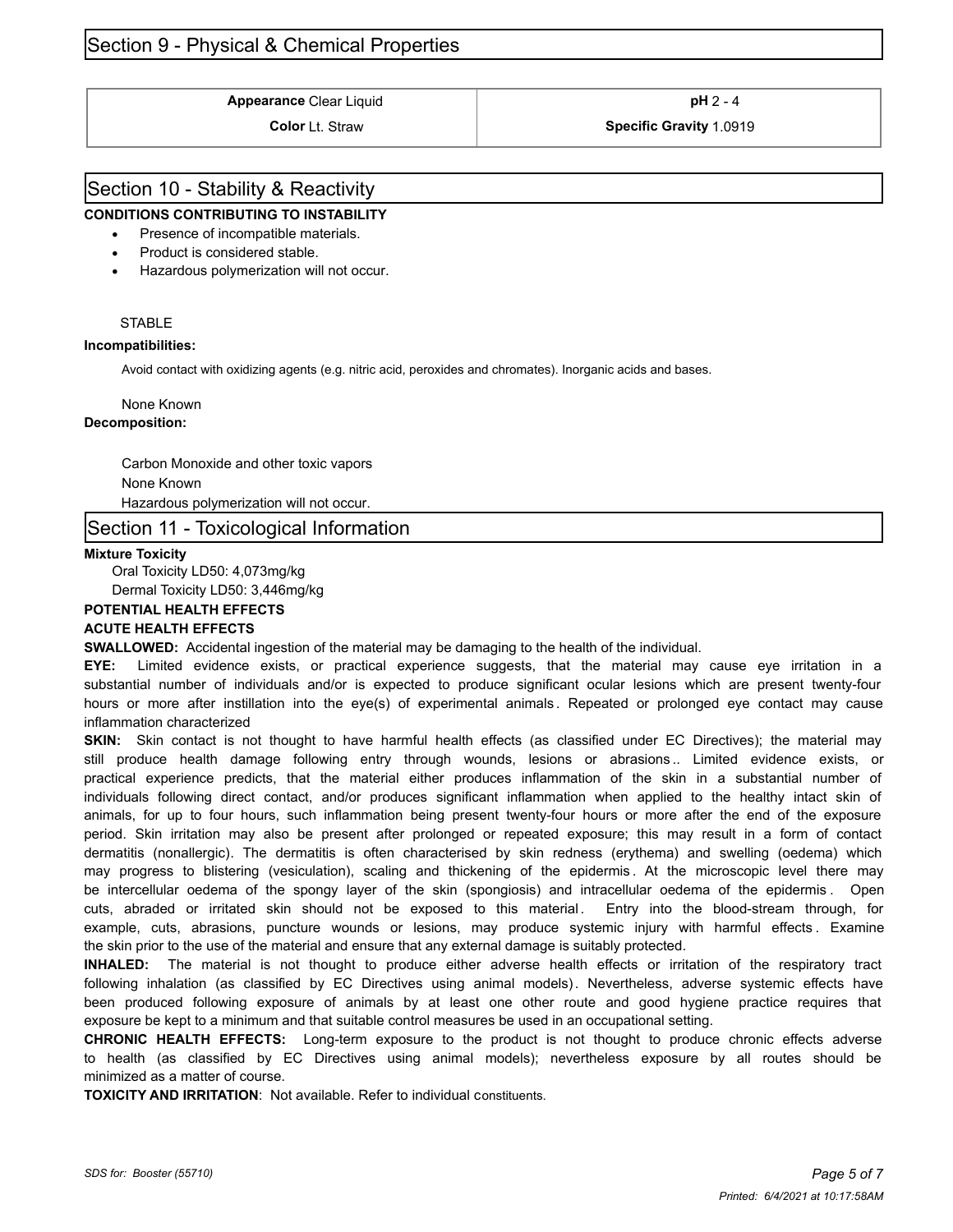# Section 12 - Ecological Information

No Information

### **Component Ecotoxicity**

# Section 13 - Disposal Considerations

Legislation addressing waste disposal requirements may differ by Federal, State, County and City. Each user must refer to laws operating in their area. In some areas, certain wastes must be tracked.

A Hierarchy of Controls seems to be common - the user should investigate:

- **Reduction**
- **Reuse**
- **Recycling**
- Disposal (if all else fails)

This material may be recycled if unused, or if it has not been contaminated so as to make it unsuitable for its intended use. If it has been contaminated, it may be possible to reclaim the product by filtration, distillation or some other means. Shelf life considerations should also be applied in making decisions of this type . Note that properties of a material may change in use, and recycling or reuse may not always be appropriate.

# Section 14 - Transportation Information

| <b>Agency</b><br><b>DOT</b> | <b>Proper Shipping Name</b><br>Not Regulated | <b>UN Number</b> | <b>Packing Group</b>         | <b>Hazard Class</b> |
|-----------------------------|----------------------------------------------|------------------|------------------------------|---------------------|
|                             | Section 15 - Regulatory Information          |                  |                              |                     |
|                             |                                              |                  |                              |                     |
|                             |                                              |                  |                              |                     |
| Country                     | <b>Regulation</b>                            |                  | <b>All Components Listed</b> |                     |

# Section 16 - Other Information

**Hazardous Material Information System (HMIS) National Fire Protection Association (NFPA)**